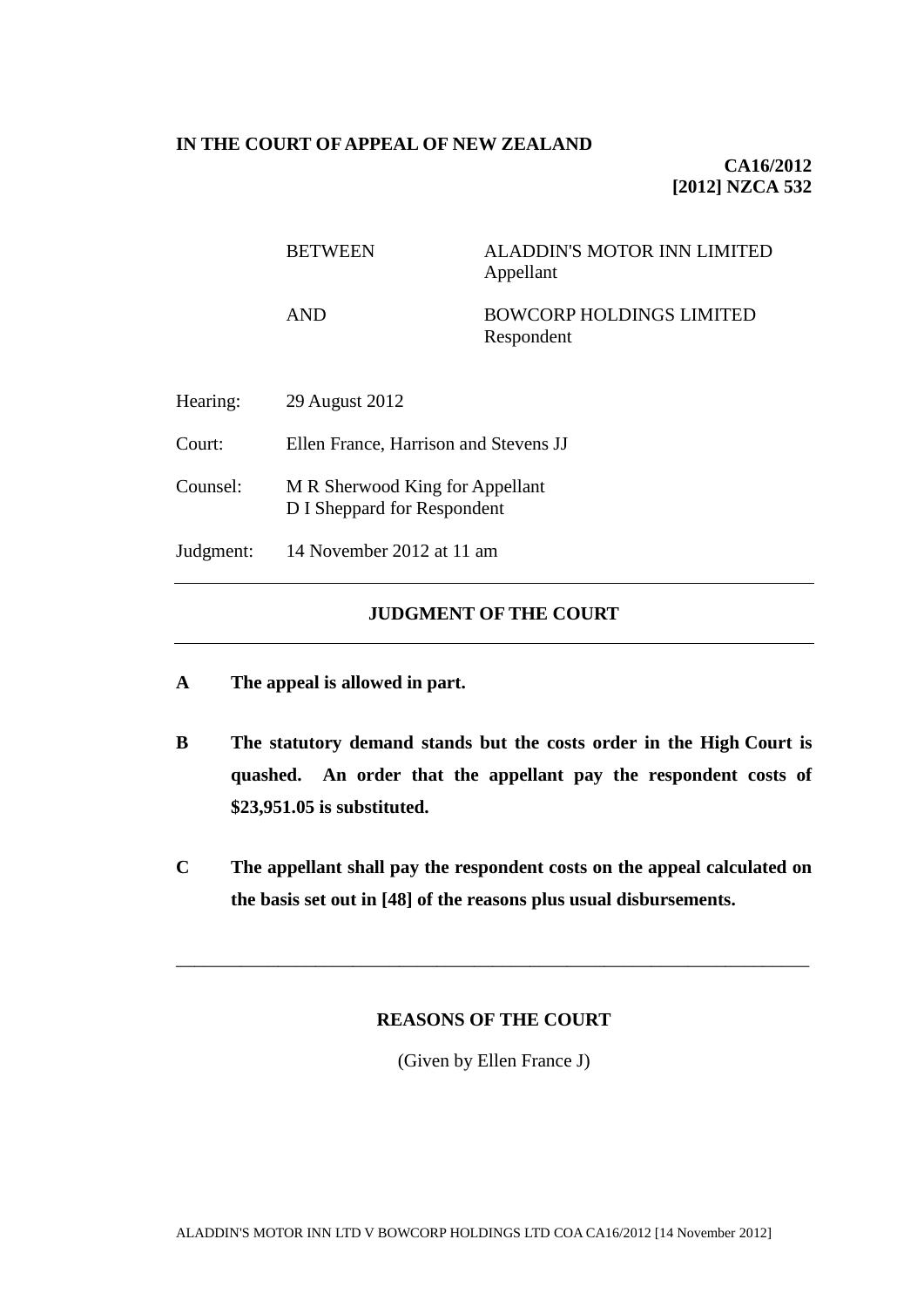#### **Introduction**

[1] Aladdin's Motor Inn Ltd, the appellant, leased motel premises on Main Street, Palmerston North. The lease of the premises continued for some time and the appellant ran its motel business from there. Bowcorp Holdings Ltd, the respondent, became the lessor of the premises when it purchased the freehold title on 28 April 2000.

[2] The lease provides that the lessee, Aladdins, shall pay the rent "free of any deductions". The lease also requires additional monthly maintenance payments. From about March 2010, Aladdins fell behind on rent payments. While payments were later brought up to date, Aladdins defaulted again later. On 13 June 2011, the lessor (Bowcorp) issued a statutory demand for the amount outstanding plus interest and recovery of legal fees. The total amount demanded was \$20,801.90. Ultimately, in early October 2011, Bowcorp re-entered the motel premises and terminated the lease. Aladdins then requested the parties go to arbitration as provided for in the lease. The matter is proceeding to arbitration. The lease states that a reference to arbitration does not suspend rental due pending the result of the arbitration.

[3] Aladdins applied to have the statutory demand set aside, primarily on the basis it has a counterclaim or set-off against Bowcorp based on an alleged failure to repair the premises.

[4] Associate Judge Gendall dismissed the application to set aside the statutory demand. Further, the Associate Judge ordered Aladdins to pay Bowcorp's reasonable  $costs<sup>1</sup>$  The costs approved by the Registrar were \$29,474.99. Aladdins appeals against both decisions.

 $\overline{1}$ <sup>1</sup> *Aladdins Motor Inn Ltd v Bowcorp Holdings Ltd* HC Palmerston North CIV-2011-454-412, 16 December 2011.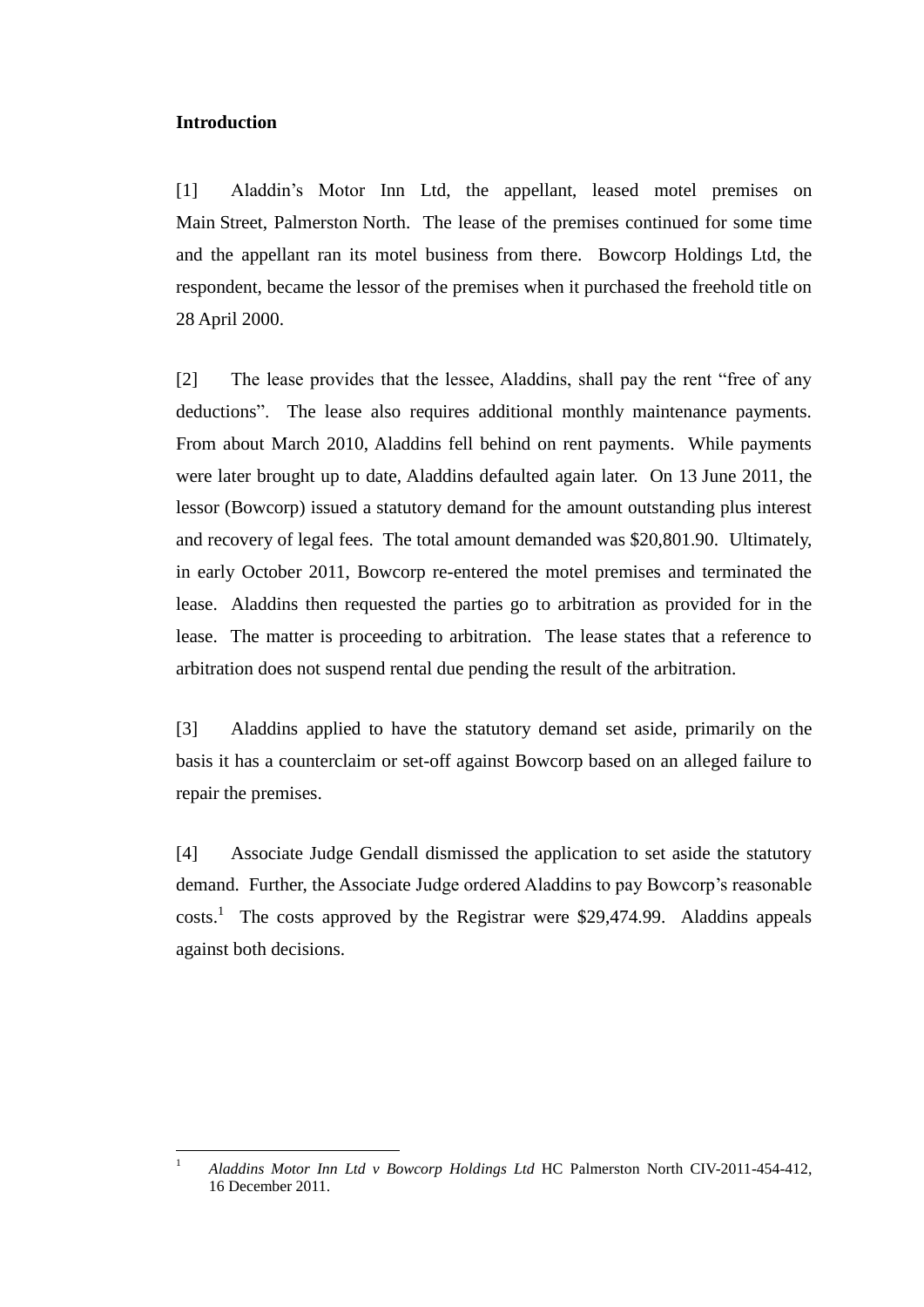#### **Factual background**

[5] The motel premises were built in 1996–1997. In early 1997, a lease was entered into between Rayami Developments Ltd as lessor and Raymond Hickey and Michael Green as lessees.

[6] Aladdins was incorporated on 2 May 1997 and in June that year, Aladdins bought the lease, as lessee. The premises were unfinished.

[7] Over the period of March/April 2000, during pre-purchase negotiations, Bowcorp raised issues about the property with Rayami. Some of those issues were matters Aladdins had raised about the premises.

[8] Bowcorp bought the property at the end of April 2000 and became the lessor.

[9] Aladdins defaulted on its obligations to make the rental payments due under the lease in March 2010. Attempts to arbitrate matters were made in mid-2010. It appears that Aladdins did not appear at the arbitral hearing.

[10] Aladdins brought the rent up to date but failed then to make the maintenance payments due for November and December 2010. Aladdins defaulted in the rental payments for April and May 2011. That left a total amount outstanding of \$18,916.44. Bowcorp issued a statutory demand for that amount, together with interest and recovery of legal fees.

[11] Aladdins did not make any payment of rent and maintenance from April 2011. On 25 August 2011 Bowcorp issued a notice of intention to cancel the lease. On 5 October 2011, Bowcorp re-entered and terminated the lease.

[12] The parties' disputes were referred to arbitration on 12 October 2011.

[13] Aladdins says that since the time it took over the motel, defects in the premises were apparent. Essentially, Aladdins says the building is a "leaky" one with a range of problems arising from poor workmanship and the lack of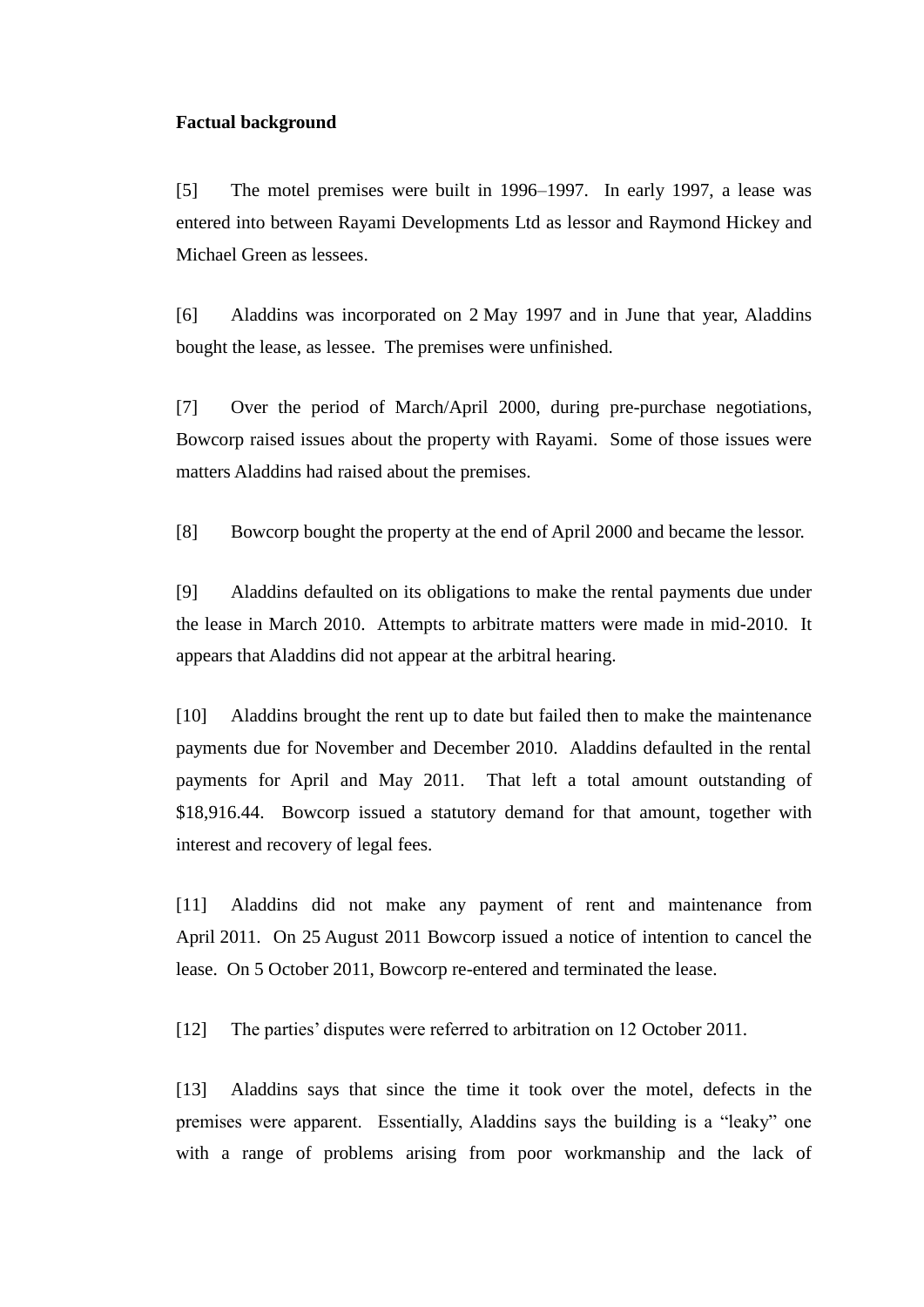weathertightness. Aladdins filed evidence in the High Court outlining these problems. There was also evidence before the High Court about the parties' unsuccessful attempts to sort out a process to rectify the problems. Aladdins says the defects have had a significant impact on its business.

#### **The terms of the lease**

[14] Clause 1.1 is a covenant to pay rent. The clause provides as follows:

The Lessee shall duly and punctually pay each and every month to the Lessor … the rent herein mentioned at the times and in the manner herein provided free of any deductions.

[15] In addition, cl 1.8(f) of the lease established a maintenance fund. Under this clause, Aladdins was also liable to make monthly payments towards an annual amount equal to five per cent of the annual rent into an account for the maintenance of the premises.

[16] Clause 3.5 deals with the situation when the "rent reserved" is in arrears and unpaid for 14 days, whether it has been lawfully demanded or not. In those circumstances, cl 3.5 states that the lessor is entitled to determine the lease, re-enter and repossess the premises. The lessor can take these steps:

… without any process of law whatsoever and without releasing the Lessee from liability for and without prejudice to the [Lessor's remedies for any antecedent breach of covenant] … .

[17] Clause 3.9(a) makes provision for disputes to be referred to arbitration and for the composition of the arbitral tribunal. Clause 3.9(b) deals with the effect of a referral to arbitration and states:

No reference to arbitration shall be deemed to suspend rental or other payments due under this lease and all payments otherwise due shall be made pending the result of such arbitration.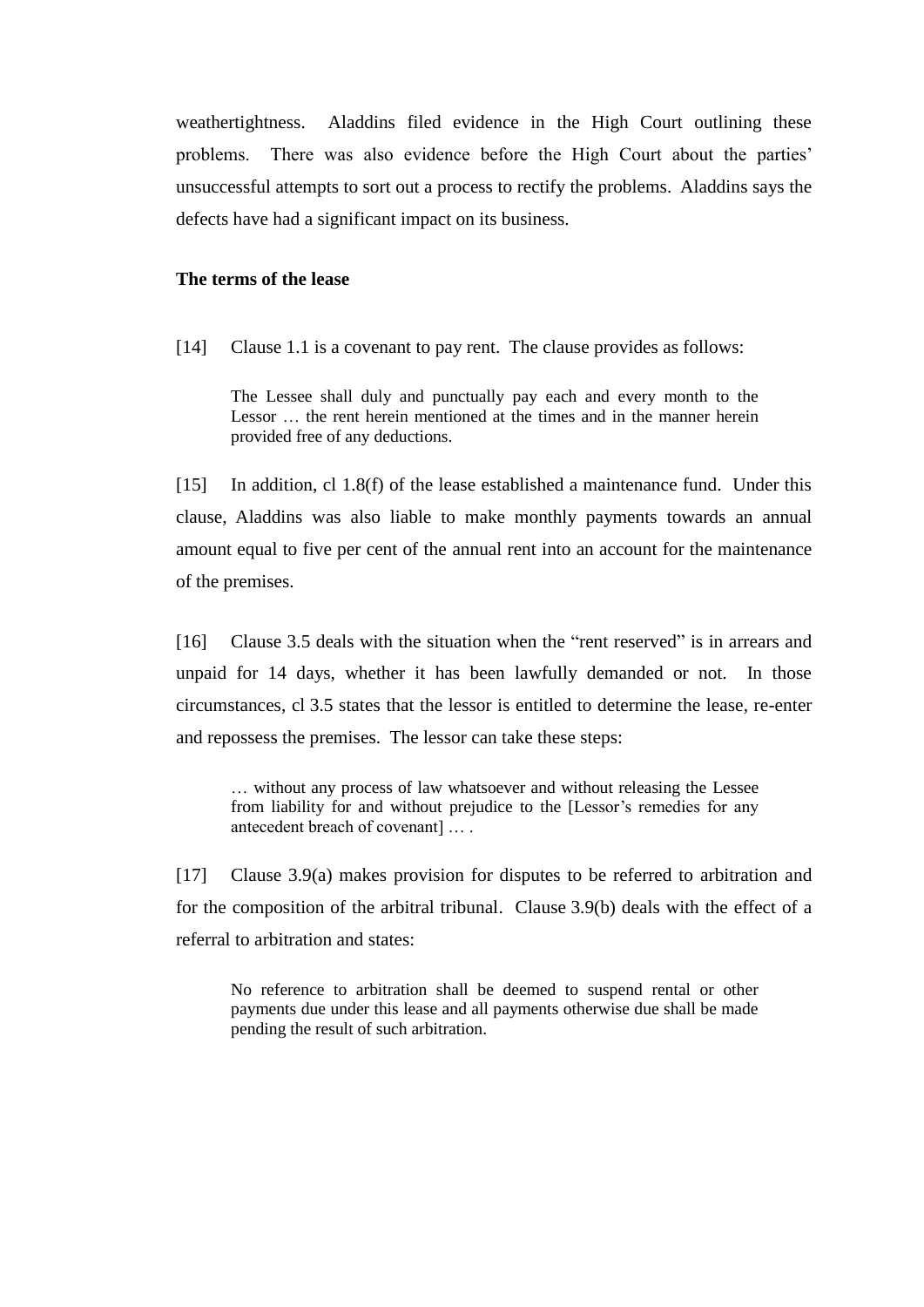## **The decision of the Associate Judge**

<span id="page-4-0"></span>[18] Applying this Court's decisions in *Grant v NZMC Ltd* and *Browns Real*  Estate Ltd v Grand Lakes Properties Ltd,<sup>2</sup> the Associate Judge acknowledged that the parties may contractually exclude set-off. As the Court confirmed in *Browns Real Estate Ltd*, such a provision precludes a party from setting aside a statutory demand in reliance on a counterclaim, set-off or cross-demand.

[19] The Associate Judge took the view that cl 3.9(b) was not as clearly worded in this respect as the clause considered by this Court in *Browns*, which expressly required payment of rent free of set-off. However, the Associate Judge said, the contract did not have to expressly state that set-off was excluded. Ultimately, he concluded that the intent of cl 3.9 was clear.

[20] Associate Judge Gendall summarised his conclusion as follows:<sup>3</sup>

[29] … [d]isputes are to be settled by way of arbitration. Where matters are submitted to arbitration, *payment* of rent must continue. This significantly is not merely the lessor's right to claim rent later. In *Club Civic Ltd* the Master appears to have adopted an interpretation to an equivalent clause to our cl  $3.9(b)$  that the word "suspension" equates to the word "due" and both refer to the fact that the lessee is still liable for overdue rent, but does not have to pay in the sense that legal or equitable set-off may be claimed. However, such an interpretation in my view clearly renders clause 3.9(b) redundant. Of course, the pay now, argue later approach is not without limitation. The Court of Appeal in *Industrial Group Ltd v Bakker* declined to apply *Browns Real Estate Ltd* in light of a counterclaim for deceit. And Associate Judge Bell, in *Simply Logistics Ltd*, declined to apply *Browns Real Estate Ltd* where there was a claim of misappropriation of property. However, those aspects are absent here. I consider that the present case is one of a normal run of cases as contemplated by the Court in *Browns Real Estate Ltd*.

[21] Accordingly, the Associate Judge was satisfied that Aladdins could not claim an equitable set-off, cross claim or counterclaim against rent or payments otherwise due under the lease pending the determination of the dispute by arbitration. That conclusion effectively disposed of the application to set aside the statutory demand. The Associate Judge dismissed the application. The Associate Judge did not

 $\sqrt{2}$ <sup>2</sup> *Grant v New Zealand Motor Corporation Ltd* [1989] 1 NZLR 8 (CA) and *Browns Real Estate Ltd v Grand Lakes Properties Ltd* [2010] NZCA 425, (2010) 20 PRNZ 141.

<sup>&</sup>lt;sup>3</sup> Citations omitted.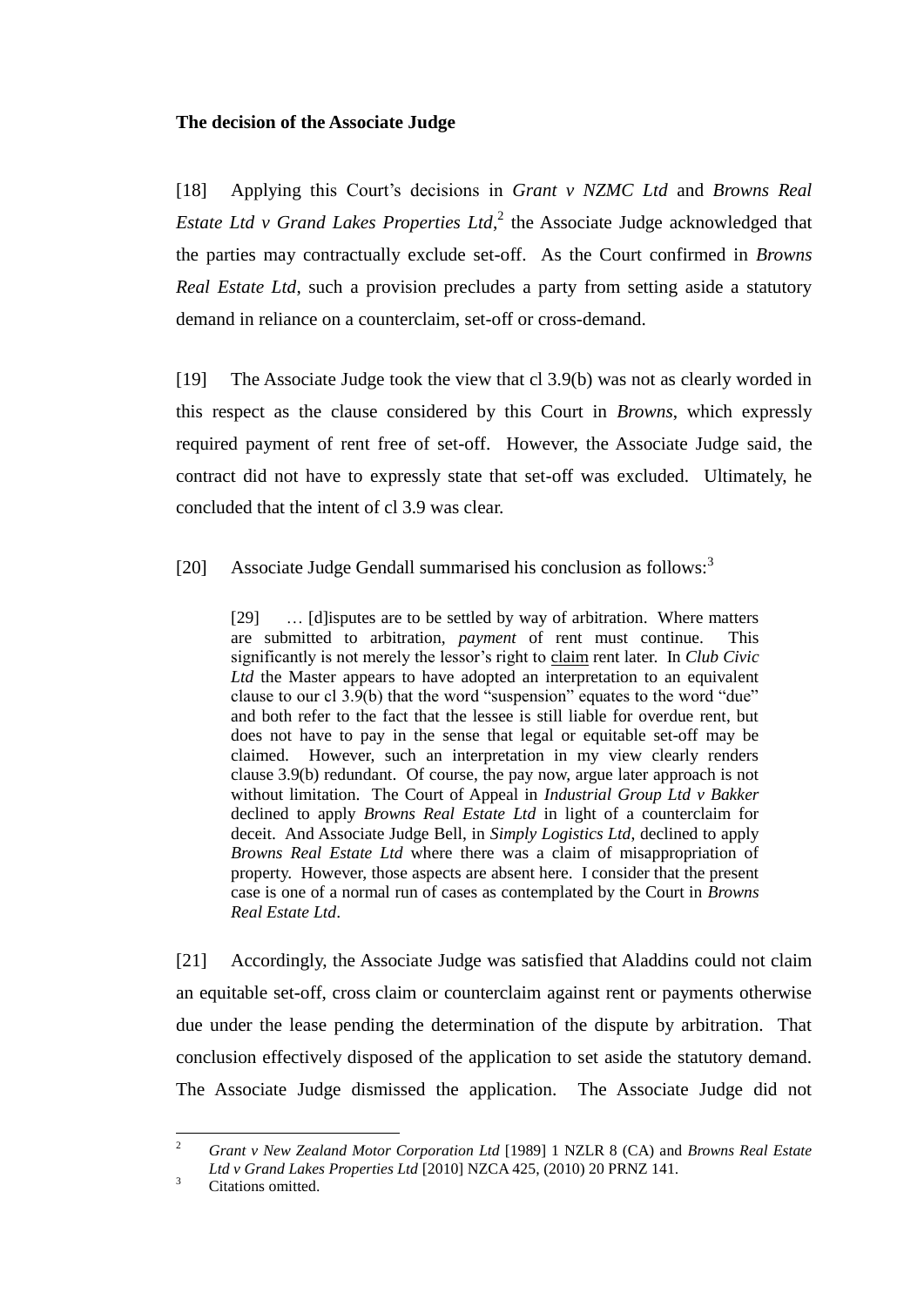consider the respondent's second concern that Aladdins in any event had not properly established the existence of a set-off.

# **The relevant principles**

[22] Section 290 of the Companies Act 1993 provides that the court may set aside a statutory demand. Sub-section 290(4) states that a court may grant an application to set aside if satisfied:

- (a) there is a substantial dispute whether or not the debt is owing or is due; or
- (b) the company appears to have a counterclaim, set-off, or crossdemand and the amount specified in the demand less the amount of the counterclaim, set-off, or cross-demand is less than the prescribed amount; or
- (c) the demand ought to be set aside on other grounds.

In its notice to set aside, Aladdins relied on s 290(4)(b) and (c).

[23] No issue is taken with Associate Judge Gendall's summary of the principles applicable to an application to set aside. The Associate Judge set out this excerpt from *Brookers Insolvency Law and Practice*: 4

- (a) The applicant must show that there is arguably a genuine and substantial dispute as to the existence of the debt. The task for the Court is not to resolve the dispute but to determine whether there is a substantial dispute that the debt is due. The mere assertion that there is a genuine substantial dispute is not sufficient: … .
- (b) The mere assertion that a dispute exists is not sufficient. Material, short of proof, is required to support the claim that the debt is disputed.
- (c) If such material is available, the dispute should normally be resolved other than by means of proceedings in the Companies Court.
- (d) An applicant must establish that any counterclaim or cross demand is reasonably arguable in all the circumstances. The obligation is not to prove the actual claim. Such an obligation would amount to the dispute itself being tried on the application.

 $\overline{4}$ <sup>4</sup> *Brookers Insolvency Law and Practice* (online looseleaf ed, Brookers) at [CA 290.02(1)], cited at [14], citation omitted.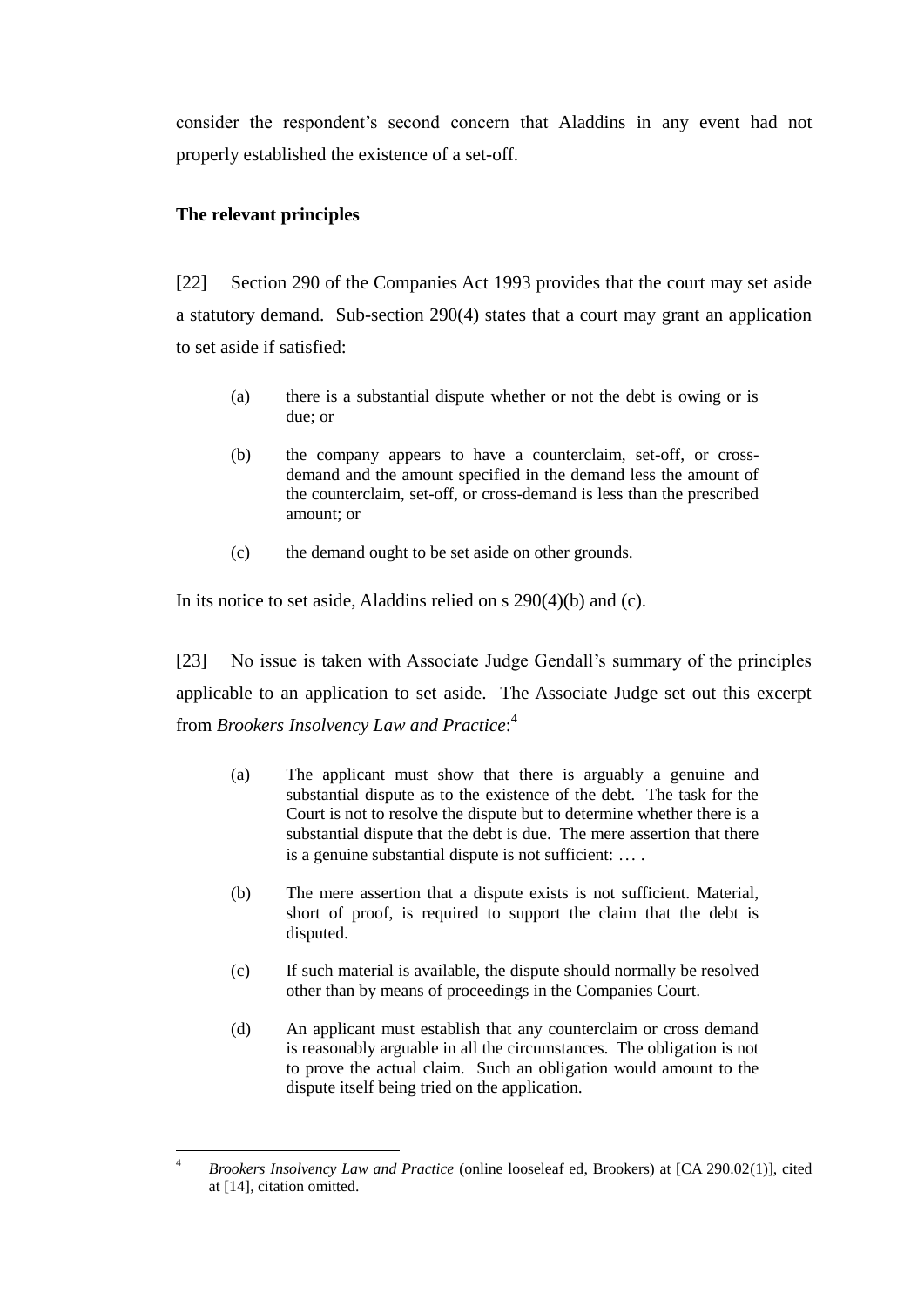(e) It is not usually possible to resolve disputed questions of fact on affidavit evidence alone, particularly when issues of credibility arise.

#### **Application to this case**

[24] The contest between the parties is clear cut and is apparent from our summary of the key submissions that follows.

#### *The competing contentions*

[25] Aladdins says the Associate Judge was wrong to focus on cl 3.9(b). Rather, cl 1.1 is the applicable provision. That clause does not preclude the ability to set-off. Further, Mr Sherwood King for Aladdins submits, even if cl 3.9(b) is relevant it does not assist because the clause deals only with an ongoing obligation to pay rent. Where, as here, the lease has been terminated rent is no longer "due". Finally, even though Mr Sherwood King accepts cl 3.9(a) remains effective despite termination of the lease, he submits that cl 3.9(b) does not.

[26] The respondent takes the position that cl 3.9(b) is the relevant clause and the Associate Judge was correct to conclude the clause had the effect of precluding setoff. Mr Sheppard for the respondent says that the arbitration clause survived termination of the lease.

#### *Discussion*

[27] We agree, as Mr Sheppard accepts, that if cl 1.1 was the only relevant provision then this case would be on all fours with *Grant v New Zealand Motor Corporation Ltd*. In *Grant* this Court was considering a covenant to pay rent which used the following words:<sup>5</sup> "[Rent is payable] free and clear of exchange or any deduction whatsoever". This Court did not consider the word "deduction" was sufficiently clear to exclude a set-off. Somers J said the word "deduction" did not "in its natural sense embrace a set-off".<sup>6</sup>

<sup>5</sup> <sup>5</sup> *Grant v New Zealand Motor Corporation Ltd*, above n [2,](#page-4-0) at 13.

At  $13.$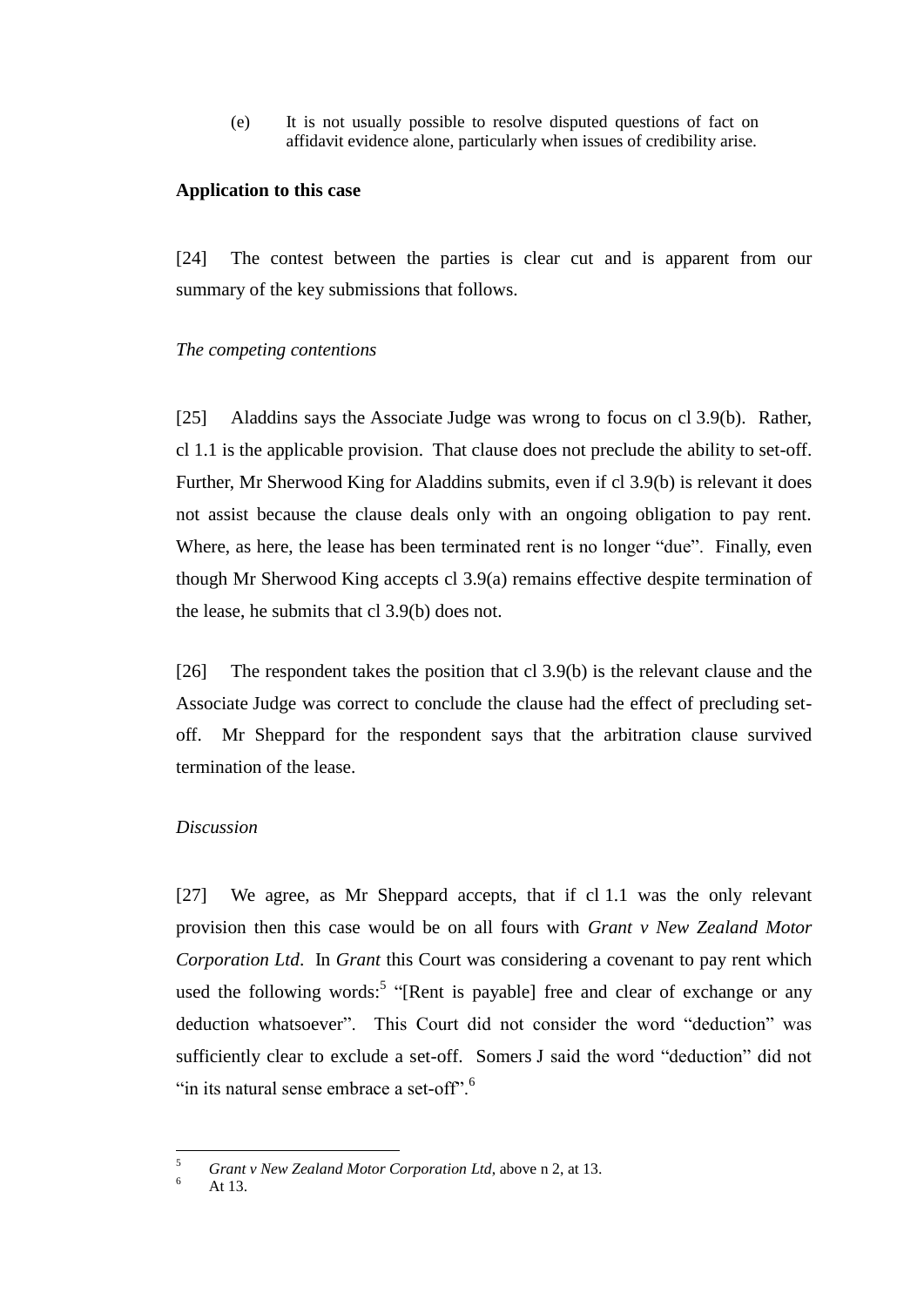[28] However where, as here, the matter has gone to arbitration cl 3.9(b) must come into play. For the reasons we explain shortly, we consider that the effect of cl 3.9(b) equates to the relevant clause in *Browns Real Estate Ltd*. The wording in issue in *Browns Real Estate Ltd* required payment of rent "without demand from the Lessor and free of any deduction, withholding, set-off or reduction on any account".<sup>7</sup> The Court considered there were strong grounds for the view the applicants' claim was barred, that is, that set-off was excluded.

[29] We interpolate here that we obtained further submissions from the parties as to whether cl 3.9 continued to operate, given that the parties did not refer the matter to arbitration until after the lease had been terminated.<sup>8</sup> On this point, we accept the submissions for the respondent. As Mr Sheppard notes, the rules applicable to the arbitration are set out in sch 1 of the Arbitration Act  $1996$ .<sup>9</sup>

[30] The effect of art 16(1), chapter 4 of sch 1 of the Act is that cl 3.9 survived termination of the lease. The pertinent part of that article states:

… an arbitration clause which forms part of a contract shall be treated as an agreement independent of the other terms of the contract.

[31] As Mr Sheppard also submits, art 16(1) reflects the common law position, namely, that a clause in a contract referring disputes to arbitration remained binding even where the contract containing the arbitration clause had been repudiated or cancelled.<sup>10</sup> The appellant contends that cl  $3.9(b)$  is not "independent" as anticipated by art 16(1). We do not see any basis for treating cl 3.9(b) differently from cl 3.9(a) in this respect.

[32] As Tipping J said in *Vector Gas Ltd v Bay of Plenty Energy Ltd*, the "ultimate objective in a contract interpretation dispute is to establish the meaning the parties intended their words to bear".<sup>11</sup> The relevant features here are the combination of cls 1.1, 3.5 and 3.9 which together establish the obligation to pay and the ability to

 $\overline{a}$ 

<sup>7</sup> *Browns Real Estate Ltd v Grand Lakes Properties Ltd*, above n [2,](#page-4-0) at [5].

Minutes of 29 August 2012 and 14 November 2012 refer.

<sup>&</sup>lt;sup>9</sup> Arbitration Act 1996, s 6(1)(a).

<sup>10</sup> *Heyman v Darwins Ltd* [1942] AC 356 (HL); *Mills v SIMU Mutual Insurance Association* [1970] NZLR 602 (CA); and *Heli-Flight New Zealand Ltd v Massey University* HC Auckland CIV-2005-404-4855, 30 November 2005 at [11]–[12].

<sup>11</sup> *Vector Gas Ltd v Bay of Plenty Energy Ltd* [2010] NZSC 5, [2010] 2 NZLR 444 at [19].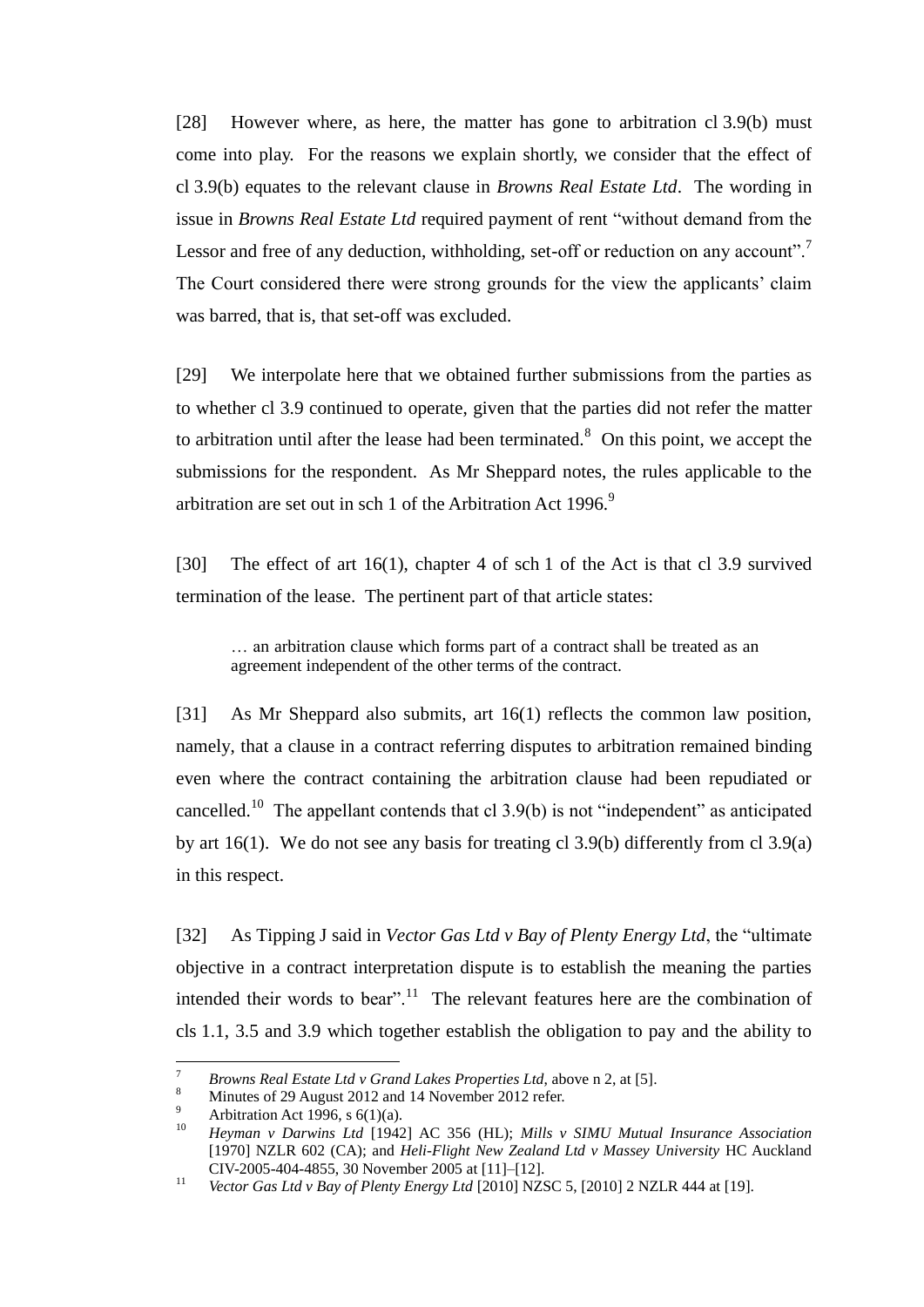take action to enforce the obligation, and make it plain that the reference to arbitration does not affect those obligations. To adopt language used by counsel at our hearing, the "pay now, argue later" approach was intended and adopted.

[33] On analysis of cl 3.9(b), we agree with Mr Sheppard that it can be seen as having two parts. The first part, which provides that "no reference to arbitration shall be deemed to suspend rental or other payments due", makes it clear that a reference to arbitration is not to be treated as suspending rental or other payments. That is the context in which the word "deemed" is used. The second part of the clause makes it clear that all payments otherwise due shall be made in the interim, that is, until the arbitration is concluded.

[34] The clause has the effect that the landlord has the assurance of an income stream even when a dispute goes to arbitration. In other words, the clause can be seen as an agreement as to how the respective risks are to be allocated.<sup>12</sup> It is hard to see what purpose the clause has if it is not interpreted in this way.

[35] The argument that the second part of the clause deals only with ongoing obligations has some semantic attraction. However, it would not make sense to treat the clause as only applying to payments falling due after the arbitration was commenced. Otherwise, in a case such as this where the non-payment of rental is very much a part of the dispute leading to the decision to go to arbitration, the rental payments already due would remain, effectively, suspended.

[36] For these reasons, we consider the Associate Judge was right. The effect of cl 3.9(b) is to preclude a set-off once the parties have referred the matter to arbitration.

[37] No good reason is advanced to suggest the Associate Judge was wrong not to exercise the residual discretion under s 290(4)(c) of the Companies Act and set aside the statutory demand. Mr Sherwood King did raise the possibility that s 290(4)(a) applied, namely, that there was a substantial dispute whether the debt was owing or

 $12$ <sup>12</sup> See the discussion in *Bountiful Holdings Ltd v University of Auckland* [2012] NZHC 1076 at [20].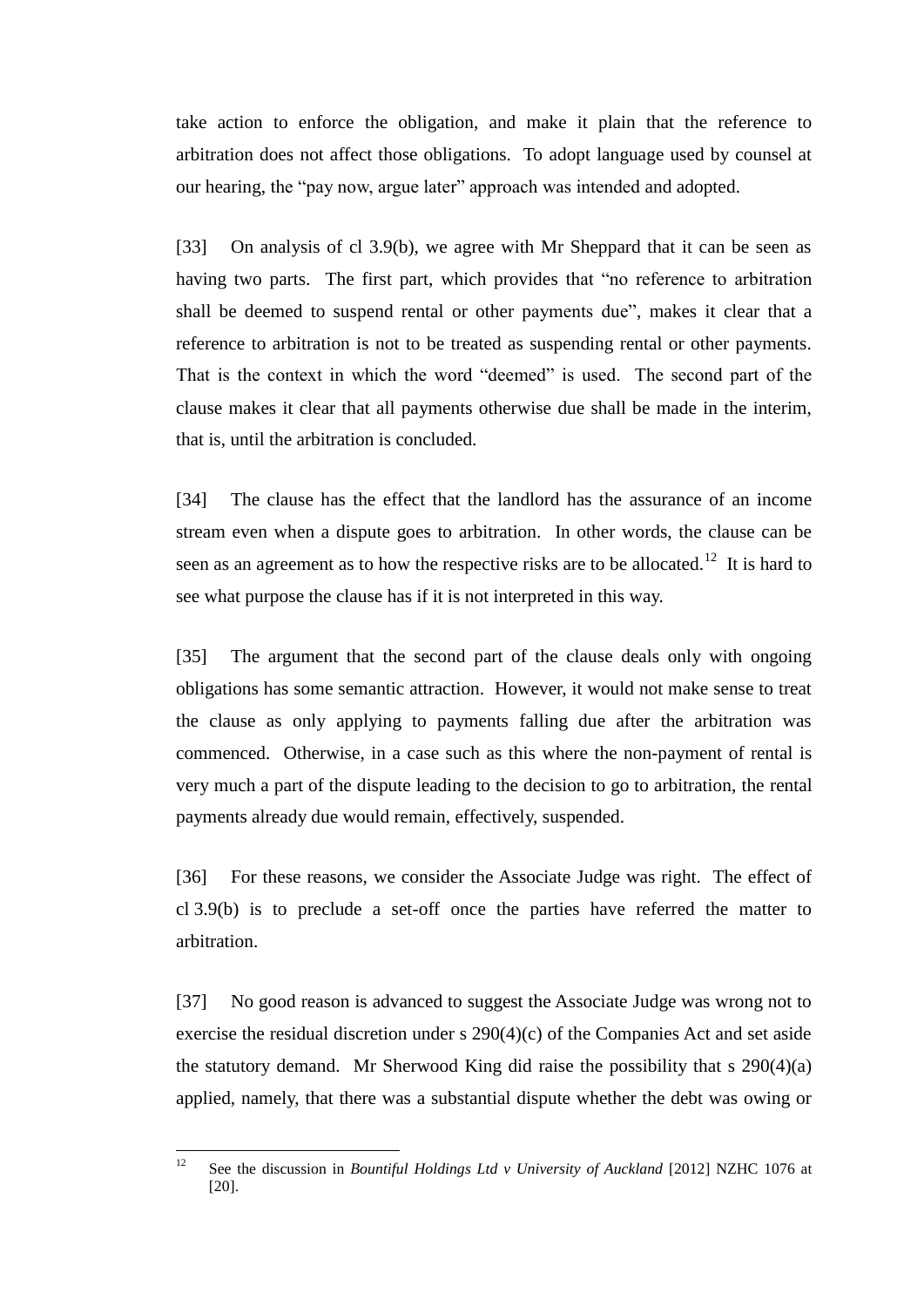is due. However, on analysis, the claim now sought to be advanced under this head is a counterclaim or set-off. The argument essentially is that there is a claim against the lessor and so rent is not due because of the lessor's breaches. This potential basis for setting aside the statutory demand accordingly fails for the reasons already given.

## **Appeal against costs in the High Court**

[38] The Associate Judge ordered the appellant to pay the respondent "reasonable costs … on a solicitor client basis incidental to [the] application, as certified by the Registrar, together with [approved] disbursements ...".<sup>13</sup>

[39] The Associate Judge's order reflected cl 3.16(b) of the lease. That clause requires the lessee to pay "all reasonable legal costs (as between solicitor and client)" of the lessor "of and incidental to the enforcement or attempted enforcement" of the lessor's rights under the lease.

[40] It is common ground that the costs were approved by the Registrar without the respondent having any opportunity to consider the schedule of costs. It appears counsel for the respondent had not anticipated the speed with which the Registrar would deal with the matter.

[41] Mr Sherwood King is critical of this process. He also says the costs are not reasonable given the nature of the claim. The reality is, he points out, that the costs following a hearing of no more than two hours were 30 per cent higher than the total amount claimed.

[42] Mr Sheppard says the costs were reasonable, particularly as the appellant's non-compliance with timetabling directions gave rise to additional costs.

[43] The parties did attempt after the hearing to resolve this issue. However, it was not ultimately possible to do so. It may be that if these issues had been canvassed between counsel prior to the sealing of the judgment, the matter could have been resolved without the need for this Court's intervention.

 $13$ At  $[36]$ .